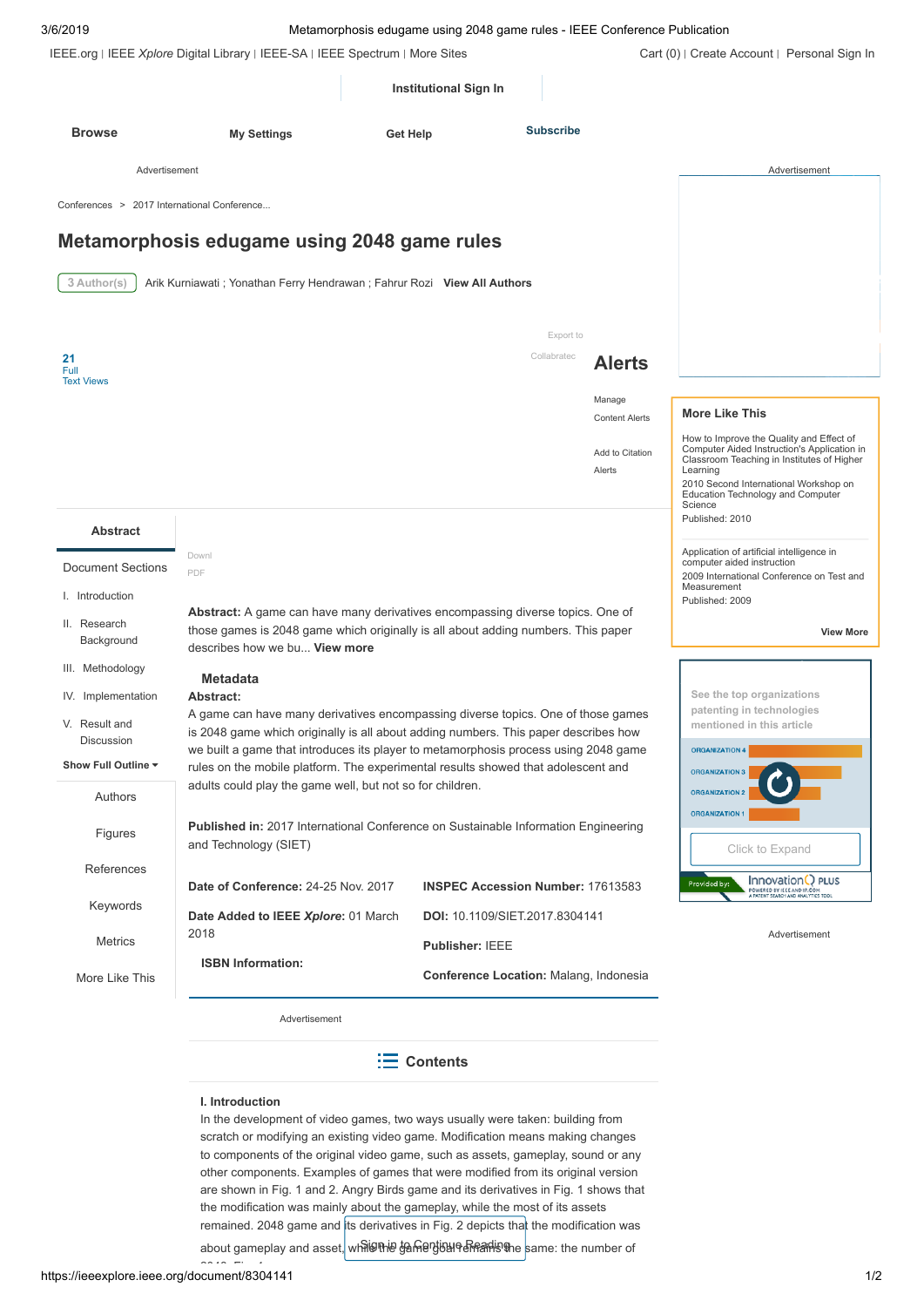2048. Fig. 1:

Game angry bird (left) [1] and its derivatives (center)[2], (right)[3]

# Fig. 2:

Game 2048(left)[4] and its derivatives (center) [5] (right) [6]

| <b>Authors</b>    | $\checkmark$ |
|-------------------|--------------|
| <b>Figures</b>    | $\checkmark$ |
| <b>References</b> | $\check{ }$  |
| Keywords          | $\check{ }$  |
| <b>Metrics</b>    |              |

**IEEE Account**

| <b>Profile Information</b> | $\checkmark$ |
|----------------------------|--------------|
| <b>Purchase Details</b>    | $\checkmark$ |
| Need Help?                 | $\checkmark$ |
| Other                      | $\checkmark$ |

A not-for-profit organization, IEEE is the world's largest technical professional organization dedicated to advancing technology for the benefit of humanity. © Copyright 2019 IEEE - All rights reserved. Use of this web site signifies your agreement to the terms and conditions.

# US & Canada: [+1 800 678 4333](tel:+18006784333) Worldwide: [+1 732 981 0060](tel:+17329810060)

| <b>IEEE Account</b>        | <b>Purchase Details</b>    | <b>Profile Information</b>   | Need Help?                                |
|----------------------------|----------------------------|------------------------------|-------------------------------------------|
| » Change Username/Password | » Payment Options          | » Communications Preferences | <b>» US &amp; Canada: +1 800 678 4333</b> |
| » Update Address           | » Order History            | » Profession and Education   | » Worldwide: +1 732 981 0060              |
|                            | » View Purchased Documents | » Technical Interests        | » Contact & Support                       |

[About IEEE](https://ieeexplore.ieee.org/Xplorehelp/about-ieee-xplore.html) *Xplore* | [Contact Us](https://ieeexplore.ieee.org/xpl/techform.jsp) | [Help](https://ieeexplore.ieee.org/Xplorehelp/Help_start.html) | [Accessibility](https://ieeexplore.ieee.org/Xplorehelp/accessibility-statement.html) | [Terms of Use](https://ieeexplore.ieee.org/Xplorehelp/Help_Terms_of_Use.html) | [Nondiscrimination Policy](http://www.ieee.org/web/aboutus/whatis/policies/p9-26.html) | [Sitemap](https://ieeexplore.ieee.org/xpl/sitemap.jsp) | [Privacy & Opting Out of Cookies](http://www.ieee.org/about/help/security_privacy.html)

A not-for-profit organization, IEEE is the world's largest technical professional organization dedicated to advancing technology for the benefit of humanity. © Copyright 2019 IEEE - All rights reserved. Use of this web site signifies your agreement to the terms and conditions.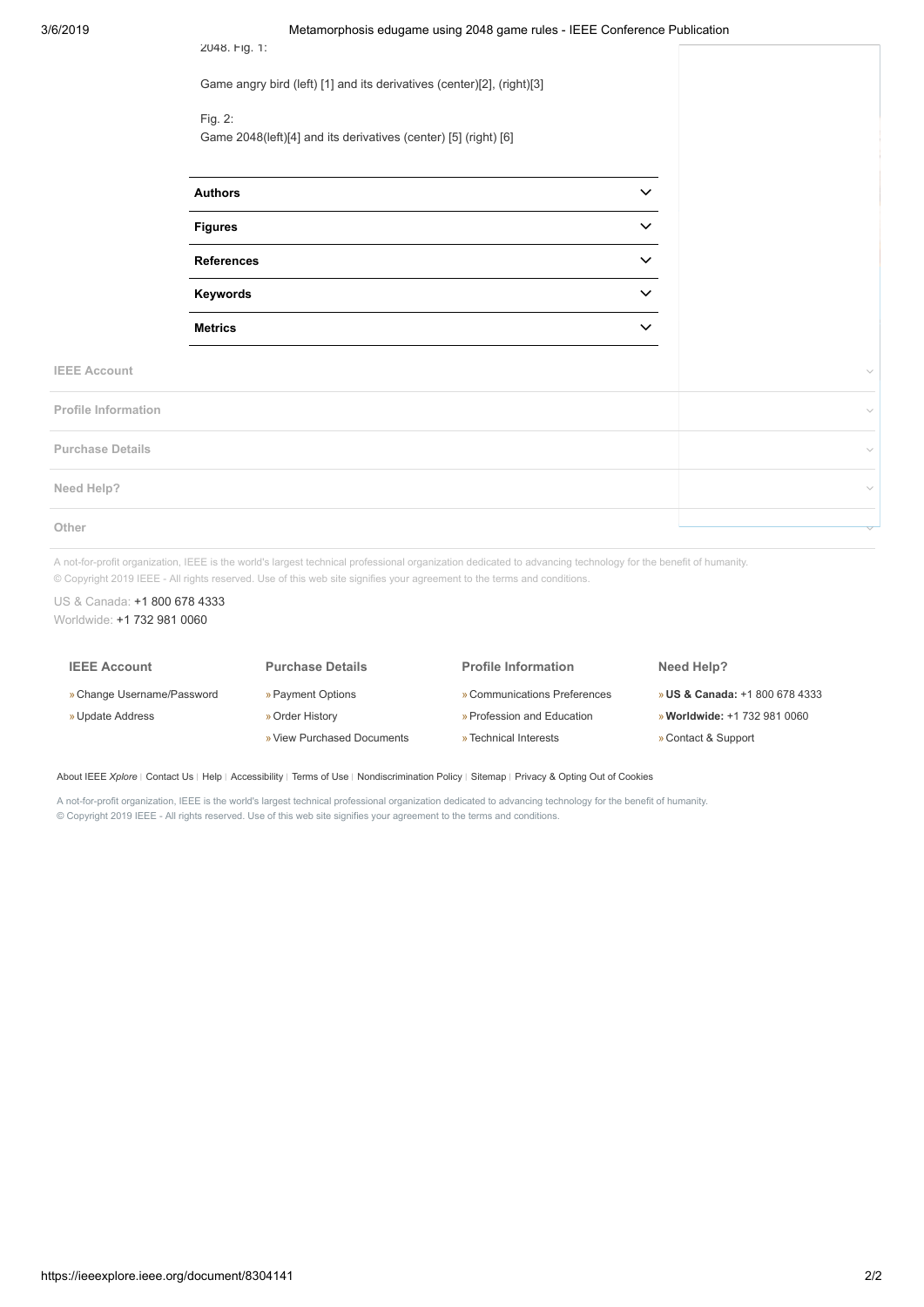# Metamorphosis Edugame using 2048 Game Rules

Arik Kurniawati Informatics Department University of Trunojoyo Madura Telang Raya, Kamal – Madura, Indonesia ayyiik@yahoo.com

*Abstract***—A game can have many derivatives encompassing diverse topics. One of those games is 2048 game which originally is all about adding numbers. This paper describes how we built a game that introduces its player to metamorphosis process using 2048 game rules on the mobile platform. The experimental results showed that adolescent and adults could play the game well, but not so for children.** 

*Keywords—edugame; metamorphosis; mobile platform; mobile platform* 

## I. INTRODUCTION

In the development of video games, two ways usually were taken: building from scratch or modifying an existing video game. Modification means making changes to components of the original video game, such as assets, gameplay, sound or any other components. Examples of games that were modified from its original version are shown in Fig. 1 and 2. Angry Birds game and its derivatives in Fig. 1 shows that the modification was mainly about the gameplay, while the most of its assets remained. 2048 game and its derivatives in Fig. 2 depicts that the modification was about gameplay and asset, while the game goal remains the same: the number of 2048.



Fig. 1. Game angry bird (left) [1] and its derivatives (center)[2] ,(right)[3]



Fig. 2. Game 2048(left)[4] and its derivatives (center) [5] (right) [6]

To construct a derivative game, one can use Game modding tools [2] or create from scratch. Fig. 3 shows examples of game modding tools and game mods of Minecraft game. Game mod or game modding is a modification of the original game using the tools available by the game. This modification can modify the assets or gameplay of the original game.

Yonathan Ferry Hendrawan and Fahrur Rozi Informatics Department University of Trunojoyo Madura Telang Raya, Kamal – Madura, Indonesia



Fig. 3. Game modding tools[8] and game mods[9]

Game 2048 is the game that will become the focus of this research. The 2048 [10] game is a game created in 2014 by Gabrielle Cirulli of Italy. The game is straightforward. It consists of tiles and a 4x4 board. Multiples of two (2, 4, 8, 16, ...) number is printed on top of each tile. The player can move a tile to another tile, combining them into a single tile whose number is the sum of its previous tiles' number. The movement can only be done vertically or horizontally, and the target is to create a 2048 tile.

 Game 2048 is one of the serious games in the board game genre. This paper will explain the building of educational games describing butterfly metamorphosis as a 2048 derivative game. The name of the game is Metamorphosis Edugame. This game was built from scratch instead of including modding games or mod games.

Games can have such a gameplay that players can play with challenges in a situation that permits them to commit errors and reflect on them for further advancement. Games can also be built to motivate players, and to measure the motivation impact toward performance[11]. When players are excited, they put effort to solve the tasks since they enjoy the activities and consider it important.

Metamorphosis Edugame was designed to introduce its players to butterfly metamorphosis process. By playing the game, a player can quickly memorize and know how the process of metamorphosis of a butterfly: starting from egg phase to larva phase, then pupa, and followed by butterfly phase and back again to the egg phase.

#### II. RESEARCH BACKGROUND

The following is the reason why this research is proposed. One of which is to introduce the metamorphosis phase of the butterfly through educational games.

## *A.* Educational Game

A game can be categorized as an activity that has the following features [12] - [14]: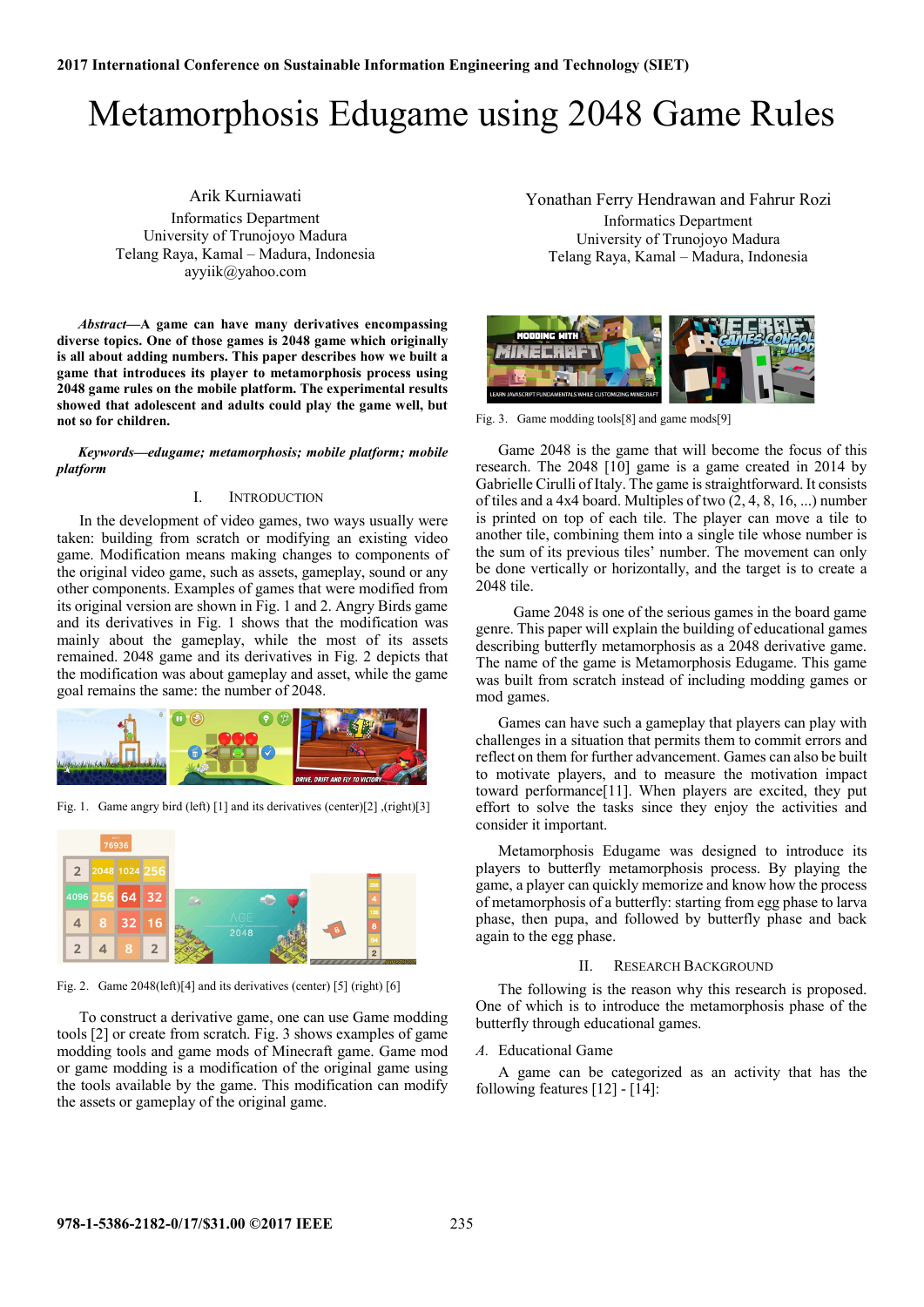- Fun: activities that make players feel happy and engaged
- Separation: the activity is constrained in time and place.
- Uncertainty: the result of the activity is undetermined at the beginning
- Governed by rules: the activity has instructions
- Fictitious: There is the awareness that the activity is a different reality.

Metamorphosis Edugame can be categorized as an educational game. It is not a gamification, where developers added game elements, such as game design, game mechanics, and game thinking in non-gaming activities to motivate participants, product [17]. It is also not a game based learning (GBL), where developers encourage players to participate in learning while playing and make the learning process more enjoyable by adding fun to the learning process, product. Fig. 4 shows an example of gamification, while Fig. 5 presents examples of Game-Based Learning.



Fig. 4. Gamification: Chaning Quizzes to Games[18]



Fig. 5. Game-Based Learning: Minecraft[19] and Sim City[20]

An educational game is a game designed and used with the primary purpose of teaching or learning. A mixture of fun components and educational concepts are used to improve players motivation and immersion [21]. Game use in education has five keys points:

- 1. Games are built based on sound learning values
- 2. Games provide more enrichment for the learner
- 3. Games give personalized learning chances
- 4. Games teach modern and technologically advanced skills
- 5. Games deliver authentic and relevant assessment settings

Games have the potential to motivate players to learn. We built 2048 Metamorphosis game in line with the idea in the direction of teaching butterfly metamorphosis phases.

*B.* Metamorphosis of butterfly

Butterfly goes through a process of metamorphosis in which its young body is vastly different than its mature body. The process has four stages in the metamorphosis of butterfly [22]:

- 1. Egg. A single adult female butterfly can produce many eggs which are put on plants. These plants' leaves will then become the food for the hatching caterpillars.
- 2. Caterpillar. The next stage is the caterpillar or larva. The main task of caterpillars is to eat and grow.
- 3. Pupa. After the caterpillar is grown fully, it turns into a pupa/chrysalis/cocoon. Substantial changes are happening to the larva inside.
- 4. Butterfly. Butterfly body is immensely dissimilar than larva body. The butterfly's task is to mate and lay eggs.

Metamorphosis Edugame is designed to focus only on the butterfly phase change, and not about the phase details.Desain

#### *C. Model Educational Game*

Reference [23] gives several intermingled factors that make games fun:

- 1. Game Goal. The most fundamental things that other components build upon.
- 2. Game Mechanism. It is the rules used for the player to accomplish game goals.
- 3. Interaction. It encompasses players input and game feedback that happens during the gaming session.
- 4. Freedom. It refers to how many activities players can make in the game and how many features they can use.
- 5. Fantasy. It is about giving games a proper setting. It includes the game environment and background.
- 6. Narrative. It describes the information of what is happening in the virtual world.
- 7. Sensation. It consists of audio, visual effects, aesthetics, etc. that places the player into the virtual world.
- 8. Value. It is something that attracts players to play the game, such as achievements and awards.
- 9. Challenge. It is the thing that players must do or solve to make progress in the game.
- 10. Social Behavior. It is about how the players interact with other players, such as communication, cooperation, competition, and conflict.
- 11. Mystery. It incites the players' curiosity and thus motivates them to explore.

# III. METHODOLOGY

### *A. Design Model of Metamorphosis Edugame*

The game goal is to teach its player about butterfly metamorphosis using puzzle game genre. Displaying metamorphosis phases has the purpose of creating the game fantasy in which the user can imagine the process in real life setting. The challenge is in combining the same metamorphosis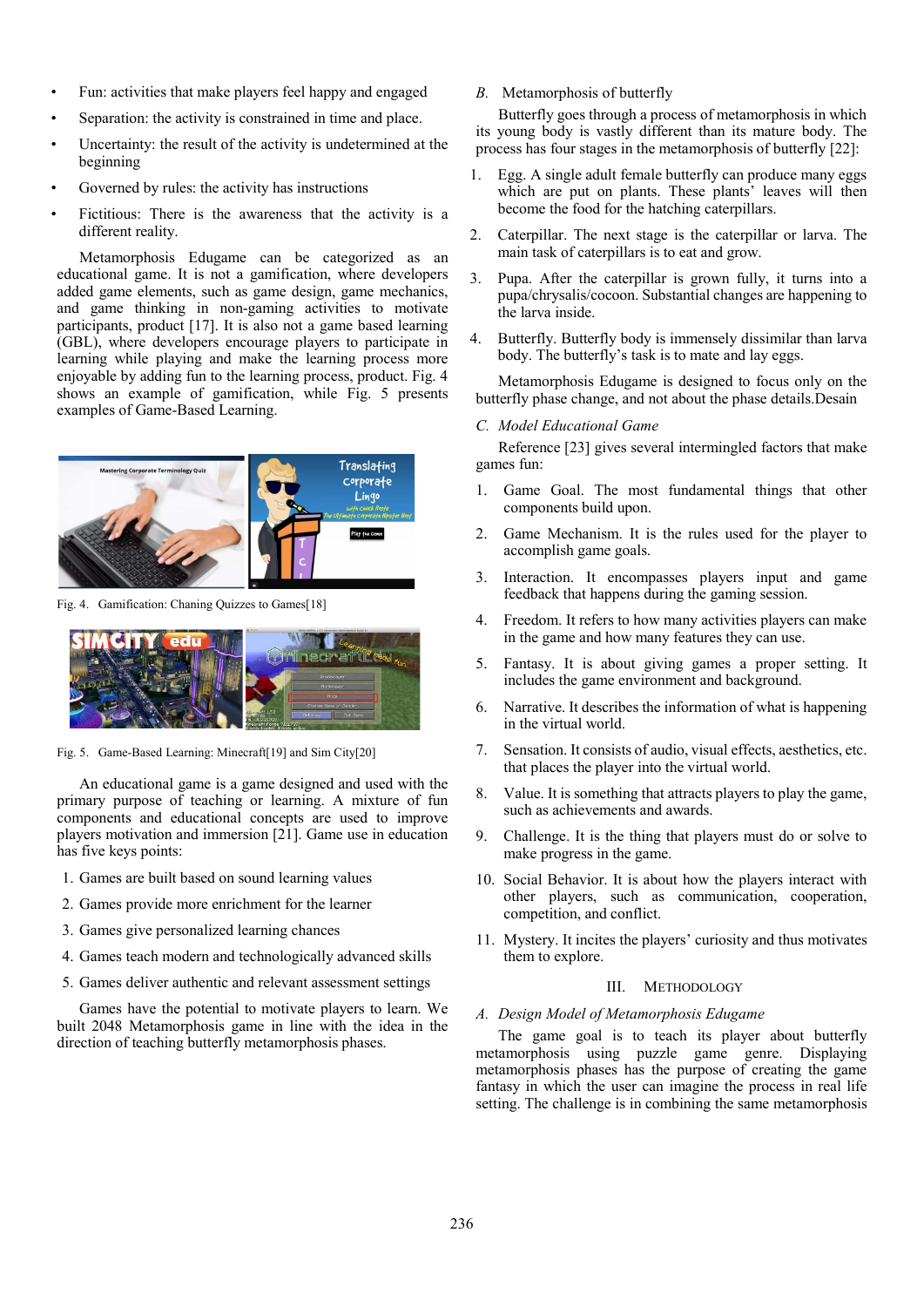level tiles to produce the butterfly tile. The player wins if he/she can make a 3rd generation adult butterfly tile appears on the board. The game narrative is kept minimal since it is a board game. A score is given each time two tiles of the same phase collide. The players interact with the game by sliding tiles. The pictures depicting metamorphosis stages provides the sensation factor. Because it is a straightforward game, there is not much of game mystery and sociality factor. Achieving 3rd generation adult butterfly delivers game value for the player, encouraging them to play and finish it. Fig. 6 shows the game design model.



Fig. 6. Design Model of Metamorphosis Edugame

#### *B. Game Rules*

Metamorphosis Edugame is played on a 4×4 grid, with images of phase metamorphosis put on tiles that slide smoothly when a player presses four directional keys on the keyboard. Tiles slide can move as far as possible in the chosen direction until it meets another tile or the edge of the grid. Every turn, a new image of either egg phase or caterpillar phase 1st generation appears randomly on empty space on the grid. If two tiles of the same image/phase of metamorphosis collide while moving, they will merge into the next phase of butterfly metamorphosis. The scoreboard at the top continues to update the player's score. The player score starts at zero, then increases when two tiles combine by the value of the new tile. A player wins when a tile with a Butterfly adult 3rd generation appears on the board. After reaching this, players can continue to play to reach higher scores. When the player has no legal moves (there are no empty spaces and no adjacent tiles with the same image), the game will stop. Fig. 7 shows the rule of Metamorphosis Edugame.

Fig. 8 below is a flowchart that describes the scenario of Gameplay from beginning to end game. Some processes will be performed, such as random values and position of occurrence as well as game checks with certain conditions when gameplay is running.

Design of the Navigation Structure of Metamorphosis Edugame which describes the relationship between the scenes shown in Fig. 9.



Fig. 7. The Game Rules

![](_page_4_Figure_9.jpeg)

Fig. 8. Flowchart of gameplay Metamorphosis Edugame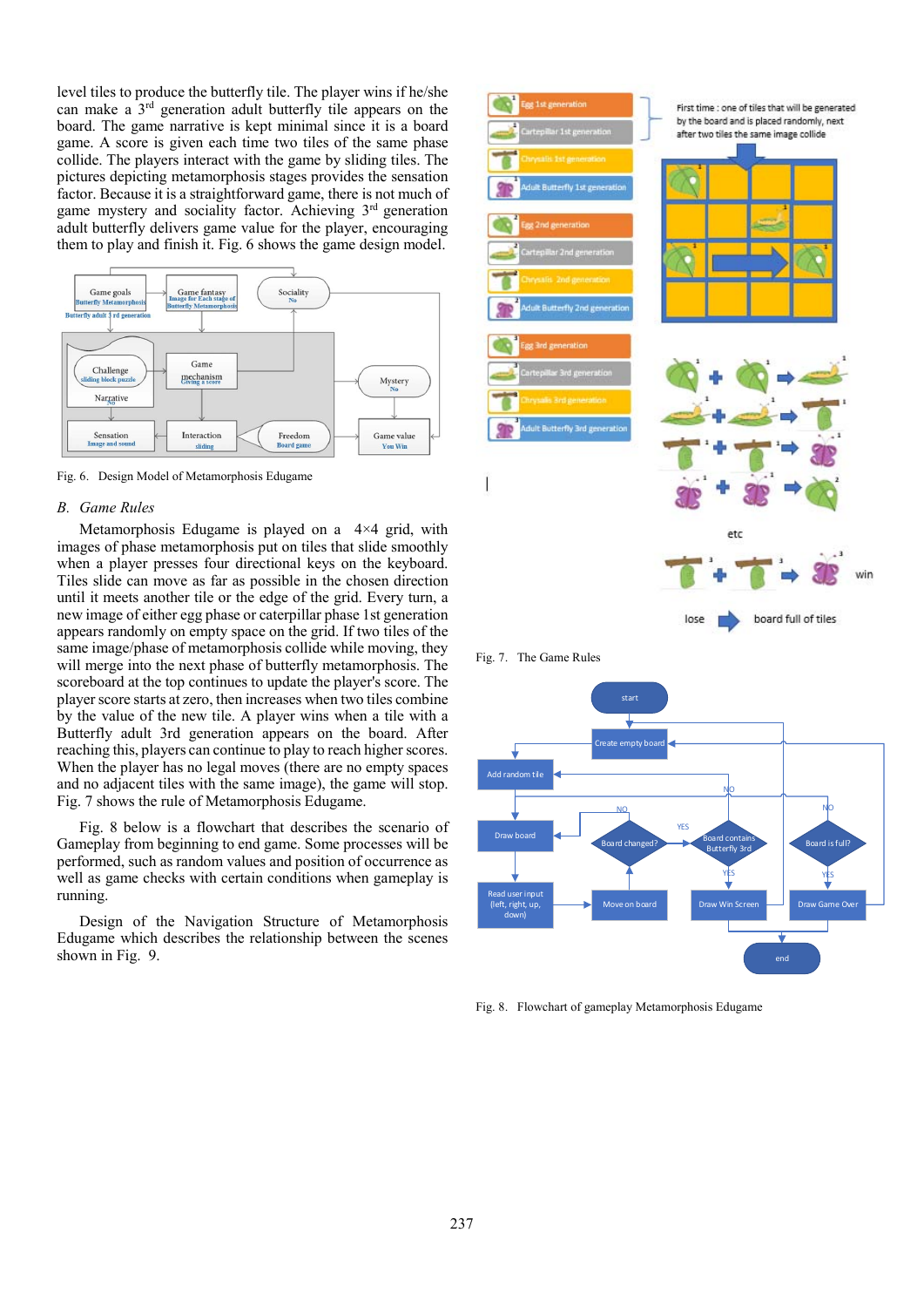Design Game Scene

![](_page_5_Figure_1.jpeg)

Fig. 9. Design of the Game Scene Relationship

#### IV. IMPLEMENTATION

This section is about how to construct Metamorphosis Edugame, starting from the game engine which is used in the implementation of the rules.

## *A. Game Engine*

Game Engine is the essence of the game that controls all activities and interactions that occur in the game. Cocos2d-x Framework is the game engine used to build the game. This game is built for Android-based devices.

#### *B. Implementing the game rule*

Underneath the phase images, the game uses number representation, so that the tile combining use a simple calculation process; while for presentation, it uses conversion process to translate numbers into images. The conversion table is shown in Table I.

| Number | Image            | <b>Number</b> | Image            |
|--------|------------------|---------------|------------------|
|        | 1st. Egg         | 128           | 2nd. Chrysalis   |
|        | 1st. Caterpillar | 256           | 2nd. Butterfly   |
|        | 1st. Chrysalis   | 512           | 3rd. Egg         |
| 16     | 1st. Butterfly   | 1024          | 3rd. Caterpillar |

TABLE I. NUMBERS - IMAGES REPRESENTATION

| 32 | 2nd. Egg            | 2048 | 3rd. Chrysalis |
|----|---------------------|------|----------------|
| 64 | 2nd.<br>Caterpillar | 4096 | 3rd. Butterfly |

A tile with a value of 2 or 4 is randomly chosen each time the player moves the game. Then, the game will check whether there is still a board tile that has not been filled. Afterwards, the computer will decide to display or not the tile. The position in which the tile is placed on the board game is also done randomly by the game.

If there is a collision between blocks with the same value, the game will execute the block merge function. It will delete the two tiles and create a new tile whose number is twice the number of previous blocks. Afterwards, it will then check the blank space on the grid. If there is still an empty space available, then the computer will create a new tile randomly with a value of 2 or 4 and execute the next loop.

Winning condition can be checked by comparing the new Number generated by the collision with WIN\_NUMBER constant. The WIN NUMBER constant is set to 4096 which represents a 3rd generation adult butterfly. Next, the game will show Winning scene. If the new number value obtained from the player is not the same as WIN\_NUMBER, winning condition is not reached, and the game will continue to play. If the grid is full of tiles, then the game is over, and the player is declared lost.

# V. RESULT AND DISCUSSION

This section explains the gameplay and the experiment results. This test is done to ascertain whether the game can run smoothly and as expected on the device. This test is also used to determine the suitability of the design and the final product. The tests carried out on the real devices, testing the game Graphical User Interface(GUI) on different screen resolutions, the system performance, the functionality of the game component (such as menu, buttons, scene), and user experience testing. Devices used are Oppo A51w, Asus Zenfone 5, Huawei Honor 3c, Xiaomi Redmi 4x, Samsung Star, and Samsung J1. The selection of devices for this trial is made randomly.

## *A. Gameplay scene*

Display user interface of Metamorphosis Edugame during gameplay is presented as shown in Fig. 10.

![](_page_5_Picture_19.jpeg)

Fig. 10. User interface of Metamorphosis Edugame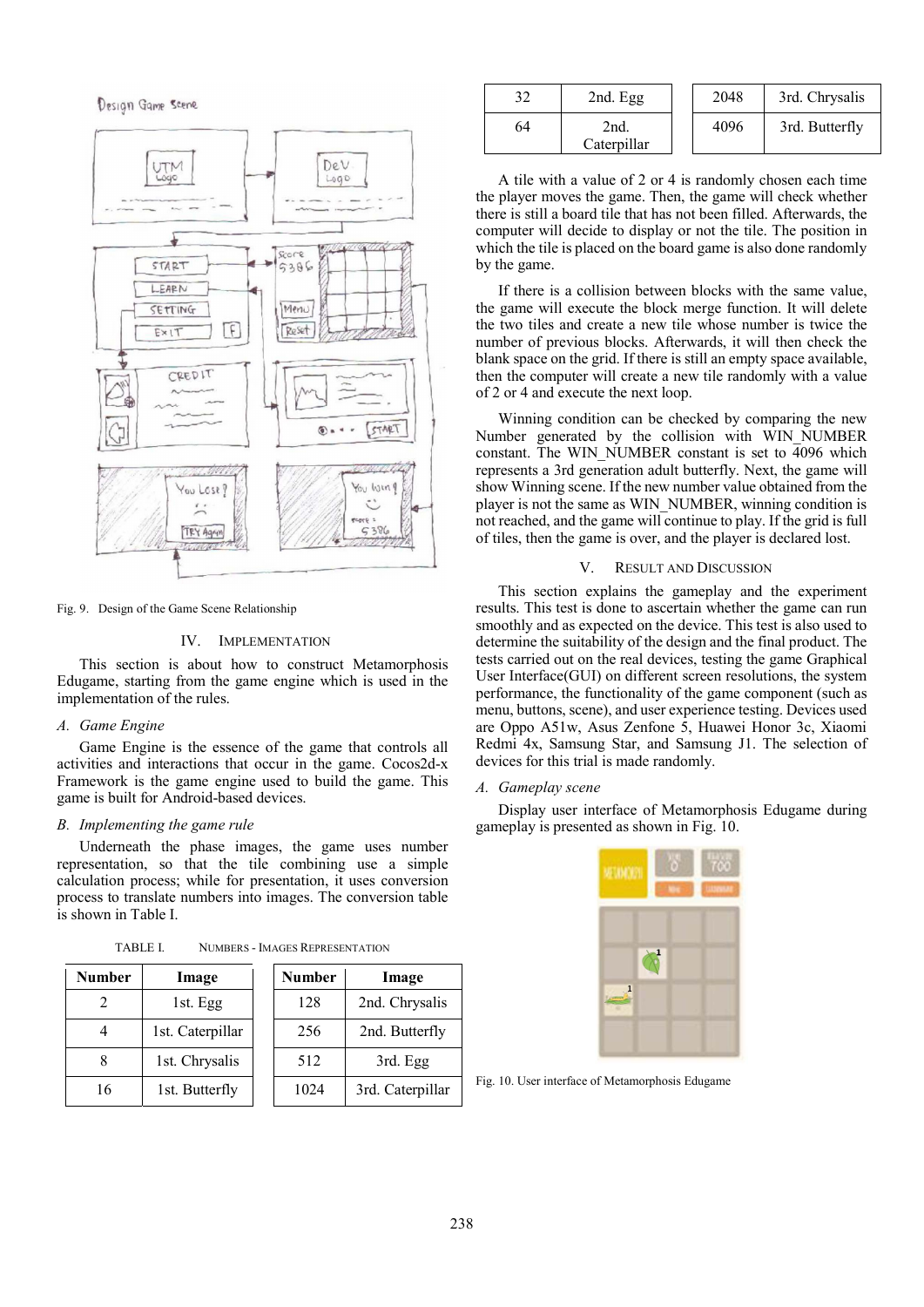# *B. Functional Testing*

The Functional Testing is done to find out whether the menu system, button, and scene are built by design. Table II shows the results.

TABLE II. FUNCTIONAL TESTING RESULT

| N <sub>0</sub> | <b>Device</b>   | <b>Status</b> |
|----------------|-----------------|---------------|
|                | Oppo A51w       | Working       |
| 2              | Asus Zenfone 5  | Working       |
| 3              | Huawei Honor 3c | Working       |
| 4              | Xiaomi Redmi 4x | Working       |
| 5              | Samsung Star    | Working       |
|                | Samsung J1      | Working       |

Working status on table II means that all button, scene, and the menu work as it should.

### *C. Gameplay Testing*

The trial was conducted on the six devices to determine whether the gameplay rules are built by the rules that have been decided in the design stage. Table III shows the results.

TABLE III. GAMEPLAY RESULT

| No | <b>Device</b>   | <b>Status</b> |
|----|-----------------|---------------|
|    | Oppo A51w       | Support       |
| 2  | Asus Zenfone 5  | Support       |
| 3  | Huawei Honor 3c | Support       |
|    | Xiaomi Redmi 4x | Support       |
| 5  | Samsung Star    | Support       |
|    | Samsung J1      | Support       |

Support status means that the design stage rules are correctly implemented in the final product, form starting to winning stage according to the gameplay scenario.

### *D. Graphical User Interface Testing*

Graphical User Interface testing is conducted to see whether the designed interface can adapt to different screen resolutions. The result is presented in Table IV.

TABLE IV. INTERFACE TESTING RESULT

| No             | <b>Device</b>   | <b>Status</b> |
|----------------|-----------------|---------------|
|                | Oppo A51w       | Proportional  |
| $\mathfrak{D}$ | Asus Zenfone 5  | Proportional  |
| 3              | Huawei Honor 3c | Proportional  |
|                | Xiaomi Redmi 4x | Proportional  |
| 5              | Samsung Star    | Proportional  |
| 6              | Samsung J1      | Proportional  |

Proportional status means that the position of the background, buttons, title, and assets are proportionally placed on different screen resolutions.

## *E. End User Testing*

The trial was conducted on 15 people, divided into three groups: children, adolescents, and adults. Each level consists of 5 randomly selected people. The trial is done using one of the six devices. For each group, the average value was calculated for later inter-group comparison. Table V, VI, and VII show the result of each group.

TABLE V. CHILDREN (5-12 YEAR OLD) GROUP RESULT

| No. | Name    | Age | <b>Score</b> |
|-----|---------|-----|--------------|
|     | Nofal   |     | 3040         |
|     | Aril    |     | 1368         |
|     | Tio     |     | 2640         |
|     | Azam    |     | 5776         |
|     | Mila    |     | 2644         |
|     | Average |     | 3093.6       |

TABLE VI. ADOLESCENT (13-17 YEAR OLD) GROUP RESULT

| No.     | Name   | Age | <b>Score</b> |
|---------|--------|-----|--------------|
|         | Icha   | Ξ.  | 6456         |
|         | Rifdah | 17  | 7624         |
|         | Alfin  | 7   | 4916         |
|         | Fani   | 16  | 5140         |
|         | Sela   |     | 1700         |
| Average |        |     | 5167.2       |

TABLE VII. ADULT (MORE THAN 18 YEAR OLD) GROUP RESULT

| No. | Name    | Age | <b>Score</b> |
|-----|---------|-----|--------------|
|     | Siman   | 27  | 1144         |
|     | Rifki   | 21  | 6504         |
|     | Hojir   | 22  | 3620         |
|     | Fariz   | 25  | 6708         |
|     | Nita    | 26  | 6612         |
|     | Average |     | 4917.6       |

The score value as the test data game since the game does not have the maximum score for a player. The higher score means, the better the player is; thus, the score can be used to compare the players.

From Table V, VI, and VII, we can see the average value for each group: 3093.6 for children group, 5167.2 for the adolescent group, and 4917.6 for the adult group. We use a simple equation to find group percentage using (1).

$$
Percentage = \frac{Average Value per Rankings}{\Sigma Average Value of All Levels} \times 100\%
$$
 (1)

The percentage value of each group is 23:47% for children, 39.21% for adolescent, and 37.32% for the adult group. It can be concluded that the user with the highest playing ability is adolescent and the lowest is children group.

# VI. CONCLUSION

Metamorphosis Edugame is designed and created by the game design rule of 2048. This game runs well and optimally on Android devices with 512 RAM. This game also works well